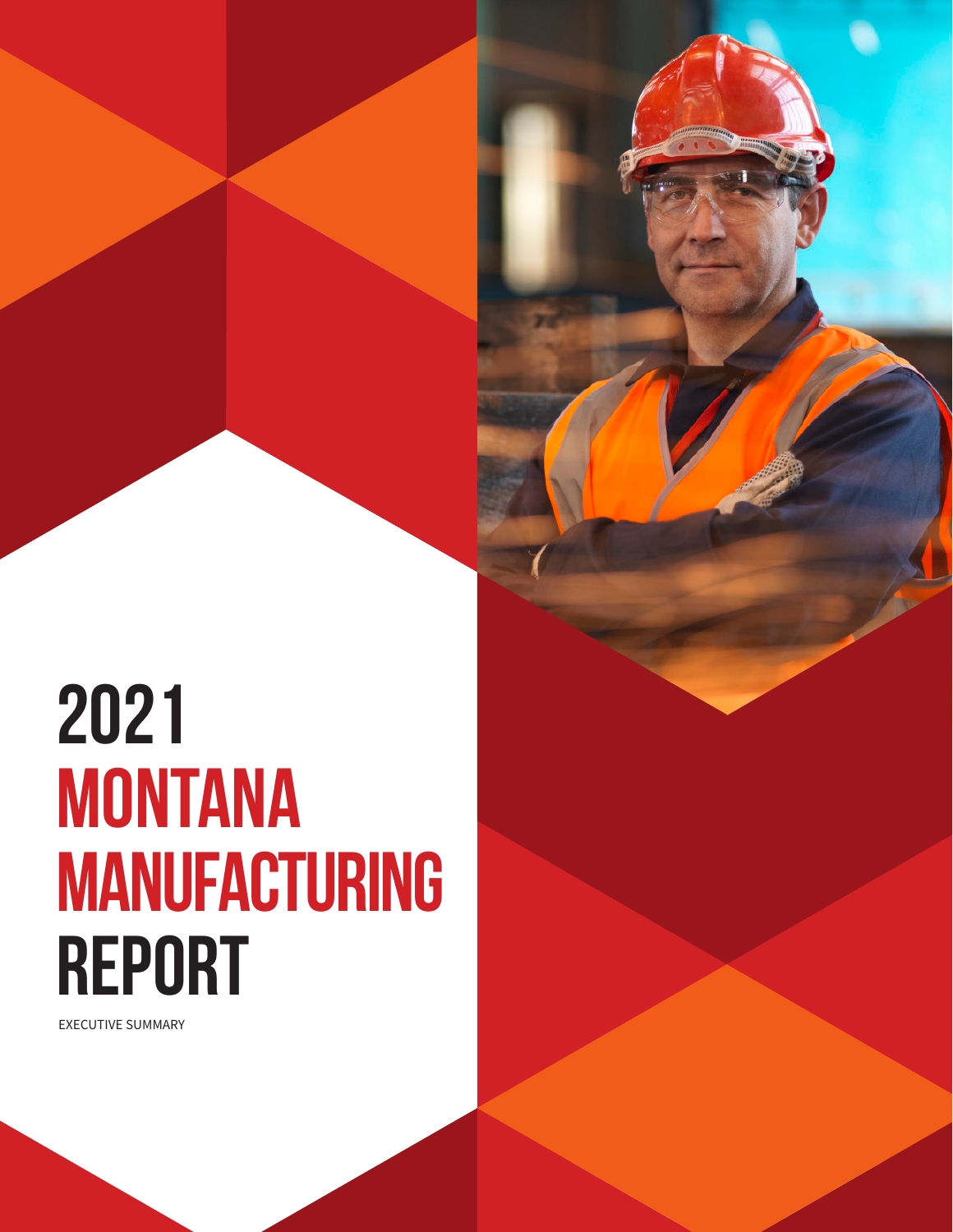

## **EXECUTIVE SUMMARY**

This report is on the state of Montana manufacturing conducted for the Montana Manufacturing Extension Center (MMEC). The report and analysis was done by the Bureau of Business and Economic Research (BBER) at the University of Montana. This is the 25th year that BBER and MMEC have collaborated to produce reports on Montana's manufacturing climate. The three primary topics are: the state of manufacturing at the state and national level in a general economic context; a survey of Montana manufacturers about the state of Montana manufacturing; and an impact survey of firms which used MMEC's consulting services.

#### **STATE OF MONTANA MANUFACTURING**

Montana's manufacturers face different challenges than the nation as a whole because the composition of manufacturing production is different and is primarily concentrated in nondurable production – the Bureau of Economic Analysis defines nondurable goods as goods that have an average life of less than three years. The two largest manufacturing sectors in Montana, petroleum and coal, and wood product manufacturing, are not among the seven largest sectors nationally, demonstrating how the Montana manufacturing sector differs substantially from the experience of the country.

Some summary facts about Montana manufacturing in 2020 are:

- Over 3,900 manufacturing firms are in operation in Montana, including sole proprietors;
- Manufacturing accounts for roughly 16% of Montana's economic base;
- Manufacturing jobs paid about \$52,111 in earnings, compared to the state average of \$46,743;
- Accounts for 5.1% of total private state income equaling \$1.1 billion;
- Employs 4.3% of Montana's nonfarm workforce, with about 20,400 employees;
- Produced 6.1% of Montana's output with a value of \$3.1 billion;
- Grew more than double the national average in employment, income and output.

In the aftermath of the 2020 COVID-19 recession, Montana manufacturing bounced back relatively quickly from the deep economic drop in the second quarter of 2020. Last year, we predicted that nondurable manufacturing would return to pre-COVID levels with in a year or so. Employment in this sector returned to pre-pandemic levels in early 2021. Durable manufacturing is forecast to return to the long-run trend a year or so later, in line with our predictions from a year ago.

Montana manufacturers are active in global markets as well. The three largest export sectors for Montana in 2020 were: chemicals, machinery and transportation equipment. Food, beverages and tobacco fell out of second place during the pandemic. By far the largest export market is Canada, accounting for almost 30% of Montana's manufactured exports. In 2020, the remaining large export markets were: China (2), South Korea (3), Belgium (4), and Japan (5).

### **MONTANA MANUFACTURERS SURVEY**

This section of the report presents the findings of the 2021 Montana Manufacturers Survey. The initial Montana manufacturers survey was conducted in 1999. Since then, the Bureau of Business and Economic Research at the University of Montana has conducted this survey each year. The purpose of the survey is to learn the manufacturers' assessment of their plant's economic performance in 2020 and their outlook for 2021. This year, the annual Montana man-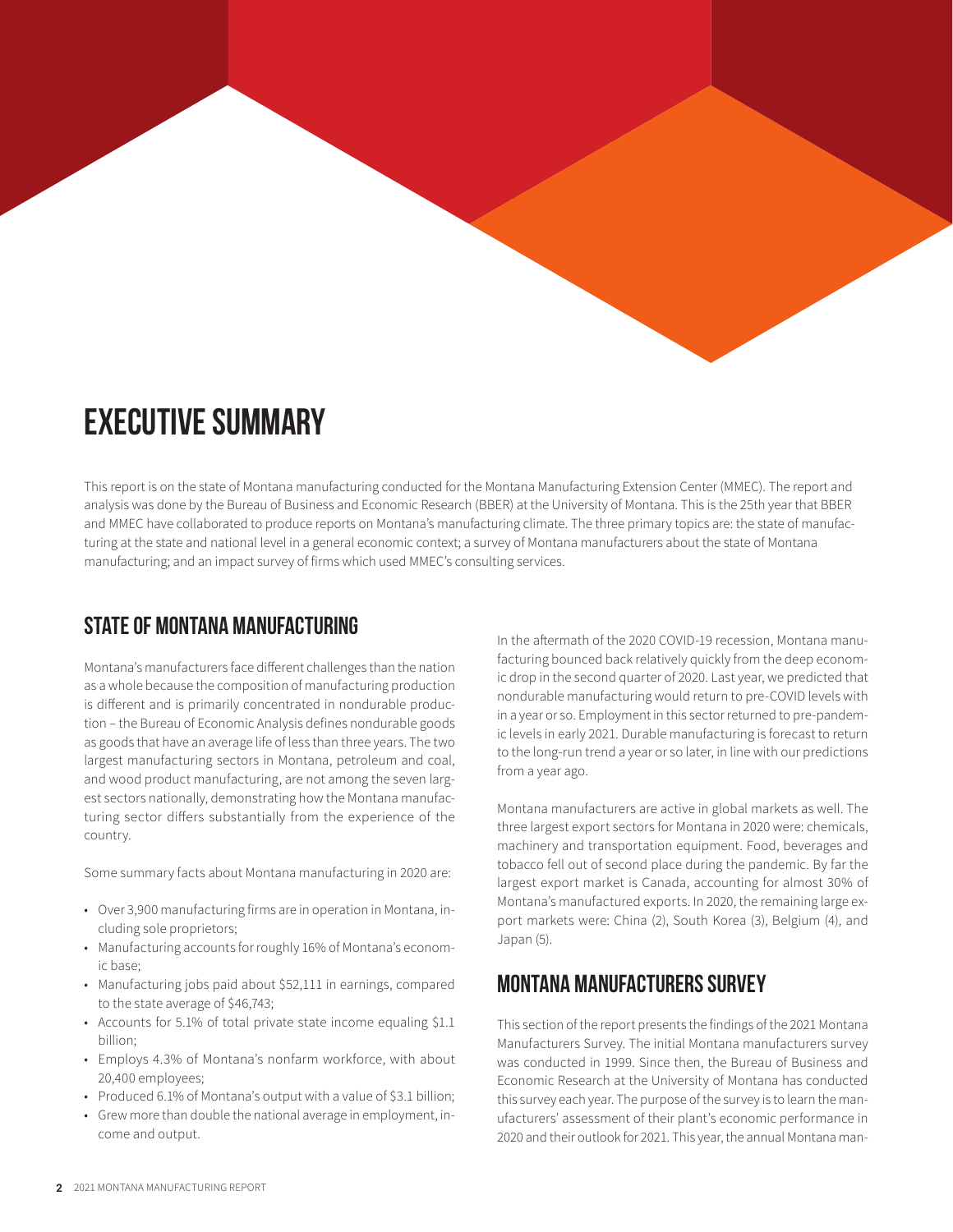

ufacturers survey included a question about the effects of the COVID-19 pandemic.

Manufacturing in Montana is predominantly performed by small businesses. The U.S. Census Bureau reports 1,666 manufacturing firms with employees in Montana, and 51% of Montana manufacturers have five or less employees. There are no manufacturers with 300 or more workers in the state.

Highlights from the 2020 manufacturing survey:

- About one-third of manufacturing firms saw an increase in total sales and profits from 2019;
- Fifty-eight percent of firms did not reduce production capacity;
- A minority of firms (25%) reduced employment;
- Over one-third of Montana's manufacturing firms experienced a significant worker shortage; and
- The primary impacts of the COVID-19 pandemic on manufacturing in 2020 were the inability to find employees and intermediate goods supply either because of shortages or high transportation costs.

#### **EVALUATION OF MONTANA MANUFACTURING EXTENSION CENTER**

The Montana Manufacturing Extension Center works with manufacturers to create and retain jobs, innovate, reduce costs, increase profits, and save time and money. MMEC employees typically make on-site visits to manufacturing clients to assess problems, suggest appropriate solutions and assist with implementation. MMEC closely monitors its performance by welcoming feedback and carefully following an evaluation procedure developed by the National Institute of Standards and Technology (NIST) and administered by an independent third party.

The primary NIST survey findings from 2020 are as follows:

- Montana manufacturing clients were very satisfied, with 63% of respondents saying they relied exclusively on MMEC as a business service provider;
- MMEC's net promoter score for 2020 was 87/100.
- Staff expertise was again the most important factor for firms to use MMEC services;
- The most important challenges facing surveyed MMEC clients were ongoing continuous improvement/cost reduction strategies, employee recruitment and retention, and product innovation/development;
- 2020 survey respondents said that working with MMEC resulted in 310 new and retained manufacturing jobs and directly or indirectly added approximately \$2.2 million to Montana individual income tax revenue over the previous 12 months. Since 2000, MMEC visits have resulted in 6,496 created or retained jobs and \$1.35 billion in increased or retained sales;
- The Montana return on investment for MMEC during 2020 was 4.4 to 1; and
- MMEC clients paid approximately \$220 thousand in fees during 2020, yielding a return on investment of about 82 to 1.